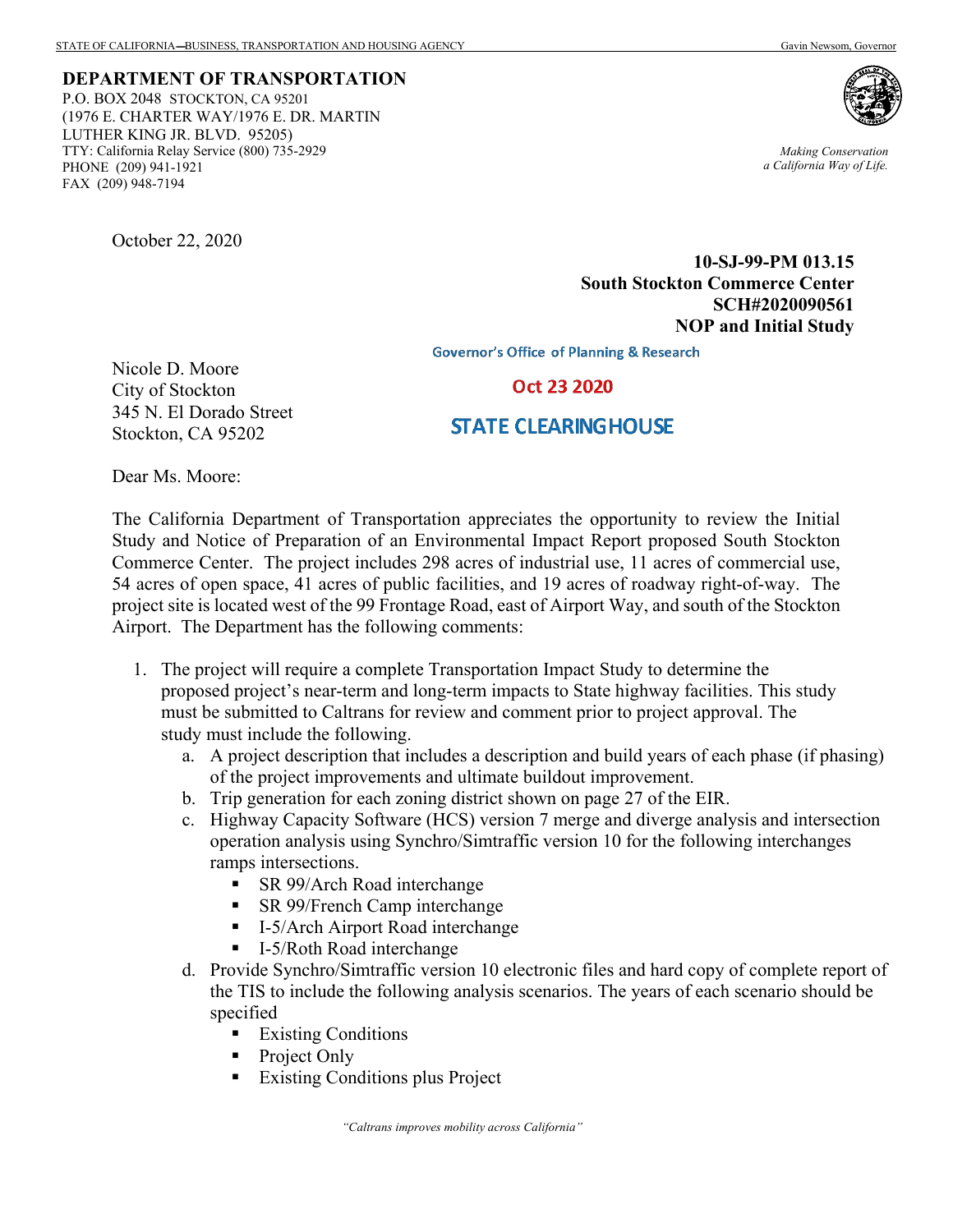Ms. Moore October 22, 2020 Page 2

- Cumulative Conditions (Existing Conditions plus Other Approval and Pending Project without this project)
- Cumulative Conditions with this project
- e. Provide figures to show traffic volumes for AM and PM Peak Hours for each of the scenarios listed in Comment 1d.
- f. The LOS, control delays and  $95<sup>th</sup>$  Percentile queue length should be based on Simtraffic 5 runs, four 15-minute intervals with 10-minute seeding period.
- 2. SB 743 is changing CEQA analysis of transportation impacts. It requires local land use projects to provide safe transportation systems, reduce per capita vehicle miles traveled (VMT), increase accessibility by mode share of bicycle, pedestrian, and transit travel, and reduce GHG emissions. VMT reduction is necessary to meet the statewide greenhouse gas (GHG) goals. Caltrans recommends VMT per capita thresholds that are 15% below existing regional VMT per capita.
- 3. The City should work with Caltrans Travel Forecasting Branch to provide updated traffic forecasting volumes for each phase (if phasing) of the project and ultimate buildout.
- 4. STAA Truck off-tracking analysis will be required at all interchanges, intersections, and ramps mentioned above. The analysis must show that off-tracking does not encroach onto opposing lanes, will not kink within the turning paths and allow 2 ft lateral clearance provided between the truck wheel paths and edge of pavement, dikes, or curbs.
- 5. This project requires the needed improvements to the highway and acquiring the appropriate STAA Terminal Access approvals. Terminal Access application procedures can be found at the following link:<http://www.dot.ca.gov/trafficops/trucks/ta-process.html>
- 6. Caltrans encourages employees to use alternate modes of transportation such as buses, bicycles, and carpools to reach the property. Caltrans also encourages the inclusion of bicycle racks on the property and bus stops nearby.
- 7. A hydrology and hydraulic report is necessary to determine if grading would divert drainage from this proposed project and cause an increase in runoff to existing State facilities. The report will be required to include hydraulic calculations for both existing and proposed conditions, using 25-year storm events at the project site location. The calculations must identify the affected drainage inlets, the amount of flow being intercepted and spread width calculations. Many areas of the state right of way will not allow any additional drainage to be added to the existing flows. Please submit this report to Caltrans for review and comment prior to project approval.